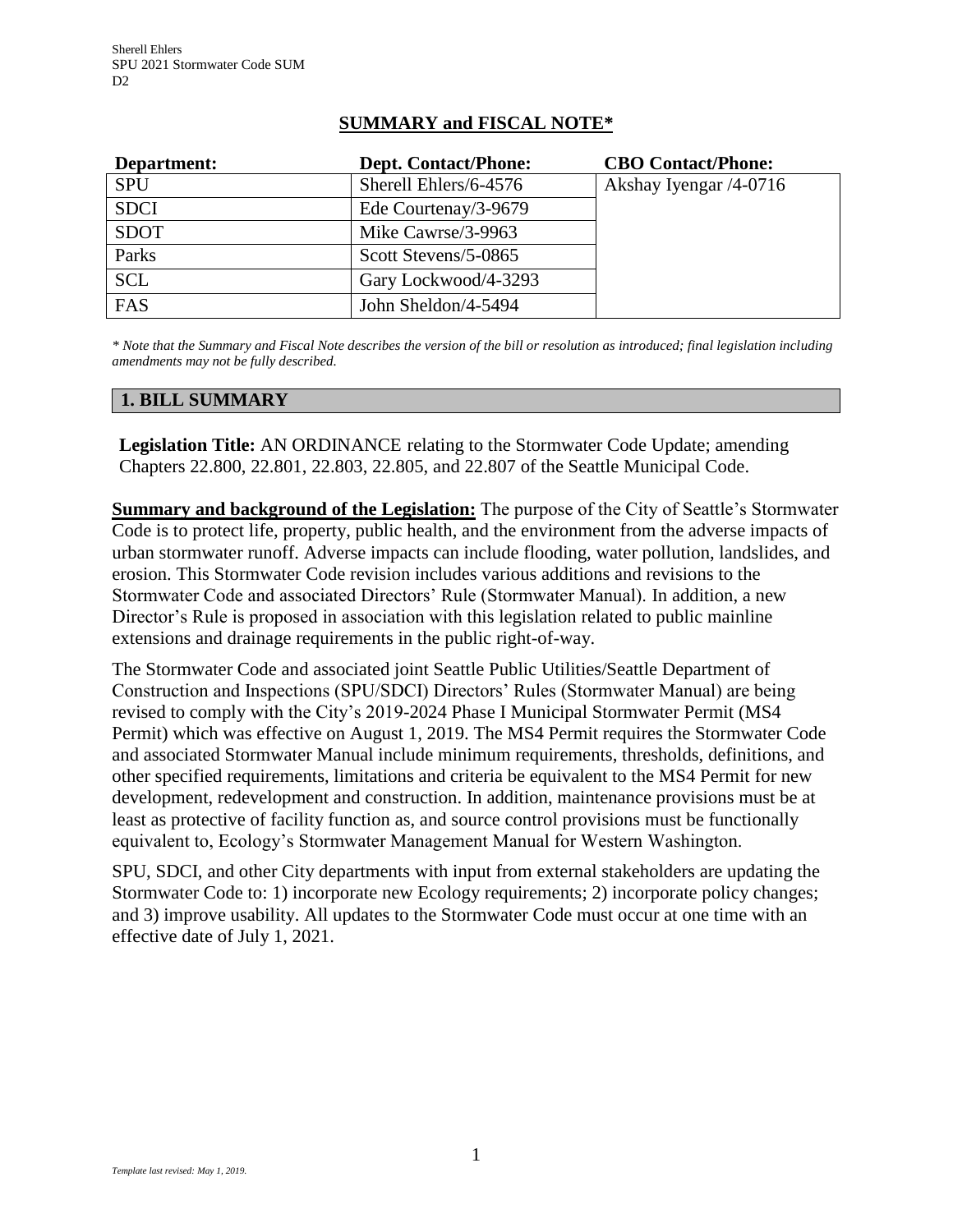#### **2. CAPITAL IMPROVEMENT PROGRAM**

**Does this legislation create, fund, or amend a CIP Project? \_\_\_ Yes \_X\_ No**

|  | Project Name: Project I.D.: Project Location: Start Date: End Date: Through 2023: |  | <b>Total Project Cost</b> |
|--|-----------------------------------------------------------------------------------|--|---------------------------|
|  |                                                                                   |  |                           |

#### **3. SUMMARY OF FINANCIAL IMPLICATIONS**

**Does this legislation amend the Adopted Budget? \_\_\_ Yes \_X\_ No**

**Does the legislation have other financial impacts to The City of Seattle that are not reflected in the above, including direct or indirect, short-term or long-term costs?**

Yes. Adoption of the proposed 2021 Stormwater Code Update affect costs associated with development of various Stormwater Code implementation tools (e.g., checklists and review forms, client assistance memos/Tips, submittal templates, etc.), as well as project capital and operations and maintenance costs. Additional details on specific cost impacts by department are outlined below.

General. This legislation does not appropriate funds. However, the 2021 Stormwater Code Update will impact costs and work requirements in several departments. The following department-specific notes are provided for illustrative purposes. Any budget or staffing adjustments will be addressed through the budget process by each department as needed.

Note 1: SPU

### **1. Future Capital.**

There would be a relatively small decrease in SPU capital costs for some projects due to some retrofit and utility projects being exempt from flow control and water quality requirements. At this time, sufficient information to accurately project long-term cost decreases does not exist. However, those reductions are anticipated to be relatively small.

### **2. Future Operation & Maintenance**

SPU typically takes ownership and assumes all operation and maintenance responsibilities for subsurface drainage structures installed in the public right-of-way, including flow control and water quality facilities. As a result of the 2021 Stormwater Code Update, fewer flow control facilities will be installed due to the retrofit/utility project exemption and due to decreased flow control requirements for roadway projects. However, more water quality facilities are expected to will be installed in the right-of-way due to an increase in mainline extensions through separation and the resulting need to provide water quality treatment. SPU would avoid the associated increase in O&M costs that would have been associated with flow control facilities but have an increase in O&M costs associated with water quality facilities. Sufficient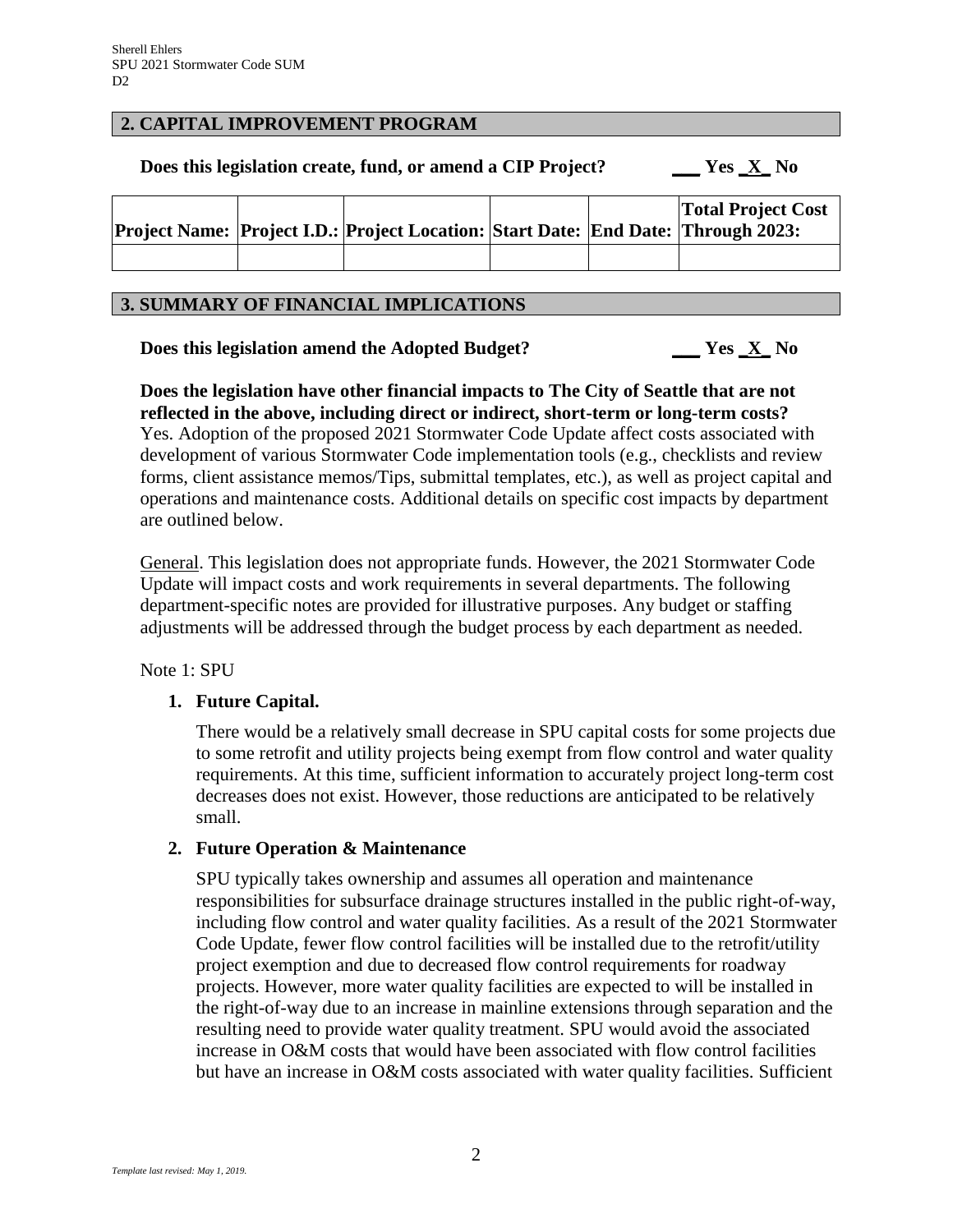information to accurately project long-term impacts does not currently exist but a minimal net decrease in costs is anticipated.

An increase in SPU Development Services Office staff may be required in the longterm due to enhanced implementation of the ensure sufficient capacity requirement in the Stormwater Code.

### Note 2: SDCI

As part of the 2022 budget process, SDCI will request an additional \$338,583 in ongoing appropriations to fund a 1.0 FTE Civil Engineering Specialist (CES), Sr. (\$159,598) and a 1.0 FTE Site Development Inspector (\$143,985). The Site Development Inspector will require a vehicle (\$35,000).

# **SDCI Site Review Impacts**

- 1. Preliminary Drainage Review and plat conditioning coordination with SDCI Land Use.
- 2. Establishment and the subsequent administration of a drainage facility acceptance testing special inspection procedure. Addition drainage review associated with new drainage facility acceptance testing procedures, amounting to 0.1 additional FTE CES, Sr,
- 3. The complexity of flow control requirements is increasing with one revised standard and one new standard, amounting to 0.1 additional FTE CES, Sr,
- 4. Source Control will now apply in Combined System areas, increasing the number of complex reviews in this otherwise straightforward basin classification.
- 5. Two new drainage facility best management practices. Will require training and coordination to incorporate it into our process and ongoing review, amounting to 0.2 additional FTE CES, Sr.
- 6. Increase in the number of drainage reviews associated with grading permits because of the review threshold adjustment that has been made to align the Grading Code with the Stormwater Code, amounting to 0.25 additional FTE CES, Sr.
- 7. Conducting landscape management review in lieu of water quality will be complex and require interdepartmental coordination not currently needed, amounting to 0.1 additional FTE CES, Sr 0.1 FTE.

# **SDCI Site Inspection**

8. Enhanced curb inspection protocol, infiltration facility acceptance testing, and detention vault and pipe inspection requirements have been significantly increased, amounting to 1.0 FTE additional Site Inspector.

### Note 3: SDOT

Based on the current draft of the 2021 City of Seattle Stormwater Code (SWC**)** and the draft Public Drainage System Requirements Director's Rule (DR), SDOT analyzed its planned Capital Improvement Program (CIP) as well as maintenance and operations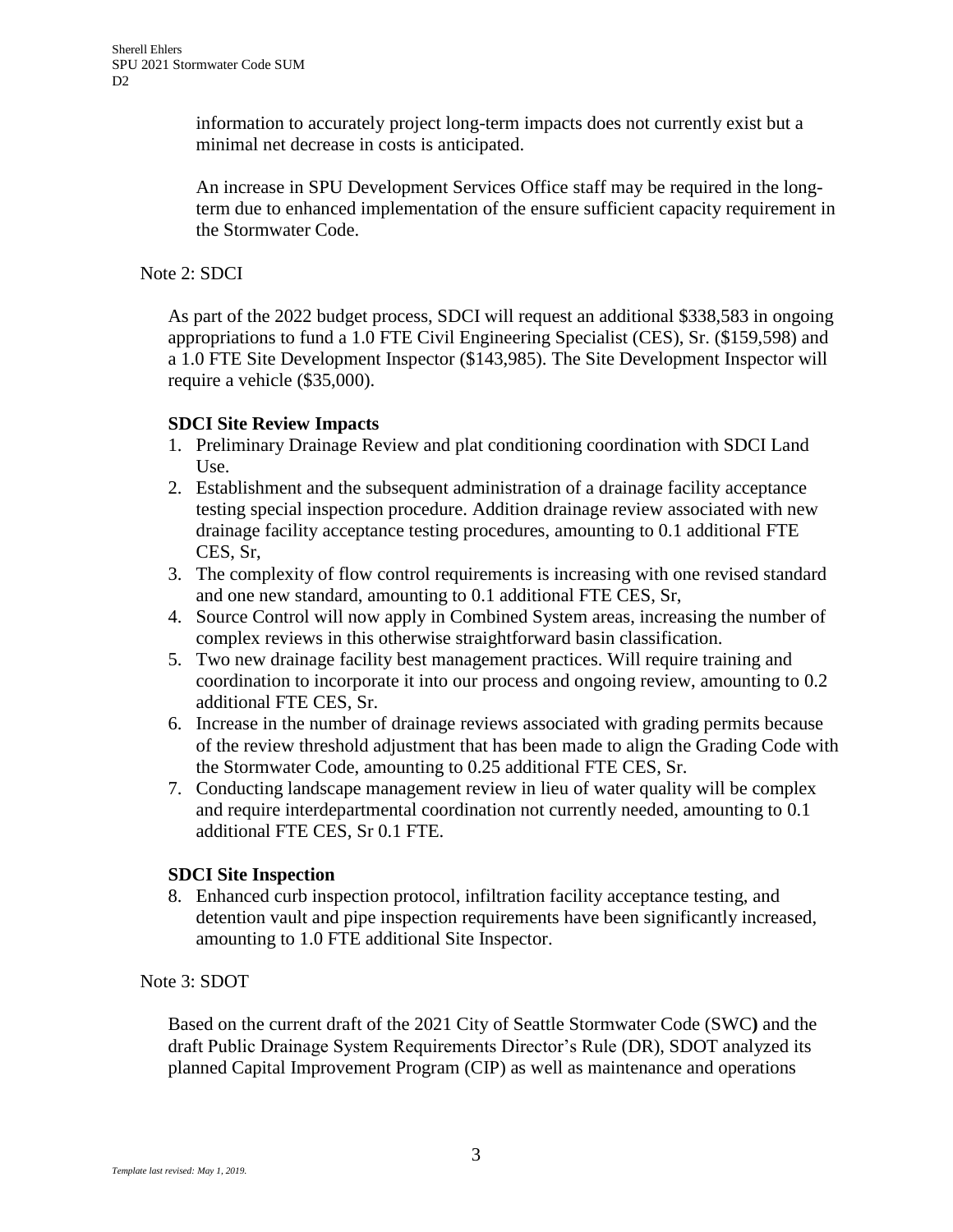functions for the next four years. An analysis of four years was chosen as it corresponds to the conclusion of the Move Seattle Levy in 2025.

For forecasting beyond the Move Seattle Levy, a separate study was undertaken to evaluate the complete Stormwater Code compliance cost for Capital Projects for the duration of the Move Seattle Levy. This study summed the estimated cost applying the 2016 Stormwater Code for projects 2016 to 2025, and summed the estimated cost applying the SWC for projects 2016 to 2025. The analysis concluded roughly an equal cost (approximately \$10M) whether applying the 2016 Stormwater Code or the SWC. No financial impact to future long-term transportation levy packages is expected, if similar project types, geographic distribution, and delivery goals are sought.

The analysis below indicates SDOT costs may decrease slightly in 2021 to 2025 due to the proposed changes.

# **Capital Project Construction Cost Analysis**

2021 SWC – Flow Control Treatment (FC) Water Quality Treatment (WQ) and On-Site Stormwater Management (OSM) Changes

The proposed SWC will make the following changes:

- 1) Revise the Flow Control Standard for Roadway Projects from Pasture Standard to "Existing Condition Standard" for creek basins.
- 2) Revise the Flow Control Standard for Roadway Project from Peak Control Standard to "Existing Condition Standard" for small lakes, capacity-constrained systems, and discharges from groundwater.
- 3) Adopt the definition of gravel surface to be considered new and not replaced for any conversion of gravel to pavement, increasing the possibility of Roadway Projects requiring WQ.
- 4) Remove the Flow Control requirements for Roadway Projects in the public combined systems in Combined Sewer Overflow (CSO) basins.
- 5) Add Street Trees to the list of OSM Best Management Practices (BMPs).

SDOT is anticipating the changes in construction costs to the Arterial Asphalt and Concrete (AAC), Transit Plus Multi-Modal Corridor (TPMMC), Safe Routes to School (SRTS), Pedestrian Master Plan (PMP), and Sidewalk Programs, described in Table 1 below. The numbers below represent costs for projects, within programs, that meet the classification of Large Projects, and have sufficient work to trigger the noted requirements. Additionally, projects are assumed to have been originally budgeted based on the 2016 Stormwater Code and the Flow Control cost below reflect the previous requirements and the change to the new requirements.

### **Table 1 - Overall Flow Control Treatment & OSM Cost Changes Resulting from 2021 SWC by Year**

|             |                       | <b>Funding</b> | <b>FC Cost</b> | <b>OSM</b> Cost | <b>Overall Cost</b> |
|-------------|-----------------------|----------------|----------------|-----------------|---------------------|
| <b>Year</b> | Programs <sup>1</sup> | <b>Source</b>  | <b>Change</b>  | <b>Change</b>   | <b>Change</b>       |
| 2021        | SRTS.                 | Move Seattle   | $-$ \$799,000  | \$0             | $-$ \$799,000       |
|             | Sidewalks, PMP        | Levy (MSL)     |                |                 |                     |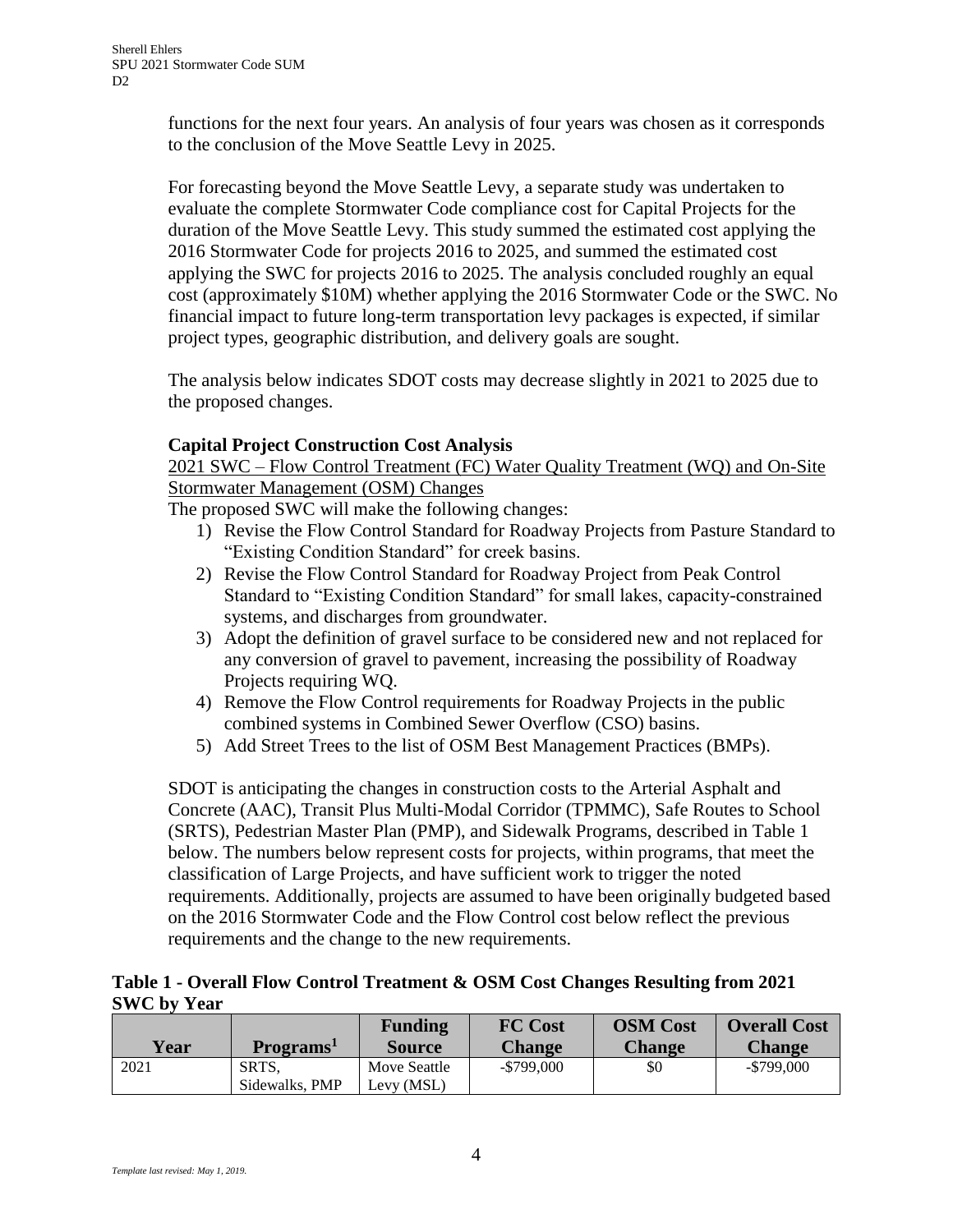| 2022 | SRTS,           | MSL, AAC,              | $-$1,315,000$ | $+$ \$150,000 | $-$1,165,000$   |
|------|-----------------|------------------------|---------------|---------------|-----------------|
|      | Sidewalks, PMP, | PSRC/FHWA <sup>2</sup> |               |               |                 |
|      | AAC, TPMMC      |                        |               |               |                 |
| 2023 | SRTS.           | MSL                    | \$0           | \$0           | \$0             |
|      | Sidewalks, PMP  |                        |               |               |                 |
| 2024 | SRTS,           | MSL, AAC,              | $-$ \$264,000 | $+ $150,000$  | $-$114,000$     |
|      | Sidewalks, PMP, | <b>PSRC/FHWA</b>       |               |               |                 |
|      | AAC             |                        |               |               |                 |
|      |                 |                        |               | Total         | $-$ \$2,078,000 |

<sup>1</sup>See Attachment 1 for a detailed list of projects and sites

<sup>2</sup>PSRC – Puget Sound Regional Council

FHWA – Federal Highway Administration

#### 2021 SWC & DR Conveyance Requirements Changes

The currently proposed SWC will formalize the following requirements:

- 1) Ensure sufficient capacity (ESC) of downstream system including erosion and capacity analysis and mitigation requirements.
- 2) Public Storm Drain (PSD) extensions for full pavement reconstruction projects where formal drainage system does not exist, or a PSD connection exists in CSO Basins. This also will result in the requirement to provide Water Quality Treatment in previous CSO Basins.
- 3) Public Drainage System extensions to convey collection points required upstream of curb ramps.
- 4) Replacement of existing culvert system, where roadway or sidewalk work is performed immediately above ground.

Based on the current four-year CIP, SDOT is anticipating the change in construction costs to the AAC, TPMMC, SRTS, and Sidewalk Programs, described in Table 2 below.

|      |                 | ె              |                   |                 |                   |                    |                 |
|------|-----------------|----------------|-------------------|-----------------|-------------------|--------------------|-----------------|
|      |                 |                |                   |                 | WQ                | <b>Culvert</b>     | <b>Overall</b>  |
|      |                 | <b>Funding</b> | <b>ESC</b>        | <b>PSD</b>      | <b>Treatment</b>  | <b>Replacement</b> | Cost            |
| Year | <b>Programs</b> | <b>Source</b>  | Cost <sup>1</sup> | $\text{Cost}^2$ | Cost <sup>3</sup> | Cost               | <b>Change</b>   |
| 2021 | SRTS,           | Move           | $+ $700,000$      | \$0             | \$0               | $+ $120,000$       | $+$ \$820,000   |
|      | Sidewalks,      | Seattle        |                   |                 |                   |                    |                 |
|      | <b>PMP</b>      | Levy           |                   |                 |                   |                    |                 |
|      |                 | (MSL)          |                   |                 |                   |                    |                 |
| 2022 | SRTS,           | MSL,           | $+$ \$565,000     | \$0             | \$0               | $+$ \$40,000       | $+$ \$605,000   |
|      | Sidewalks,      | AAC,           |                   |                 |                   |                    |                 |
|      | PMP, AAC,       | <b>PSRC/FH</b> |                   |                 |                   |                    |                 |
|      | <b>TPMMC</b>    | WA             |                   |                 |                   |                    |                 |
| 2023 | SRTS,           | <b>MSL</b>     | $+$ \$87,000      | \$0             | \$0               | \$0                | $+$ \$87,000    |
|      | Sidewalks,      |                |                   |                 |                   |                    |                 |
|      | <b>PMP</b>      |                |                   |                 |                   |                    |                 |
| 2024 | SRTS,           | MSL,           | $+$ \$199,000     | \$0             | \$0               | \$0                | $+$ \$199,000   |
|      | Sidewalks,      | AAC.           |                   |                 |                   |                    |                 |
|      | PMP, AAC        | <b>PSRC/FH</b> |                   |                 |                   |                    |                 |
|      |                 | WA             |                   |                 |                   |                    |                 |
|      |                 |                |                   |                 | Total             |                    | $+$ \$1,711,000 |

| Table 2 - Overall Cost Change Resulting from SWC & DR Conveyance Changes by Year |  |  |  |  |  |  |  |  |  |  |  |  |  |
|----------------------------------------------------------------------------------|--|--|--|--|--|--|--|--|--|--|--|--|--|
|----------------------------------------------------------------------------------|--|--|--|--|--|--|--|--|--|--|--|--|--|

<sup>1</sup>Assumes 1% costs for Roadway projects in CSOs and 20% costs for Sidewalk projects – assumes combination of hard and soft costs 2 Includes extensions only.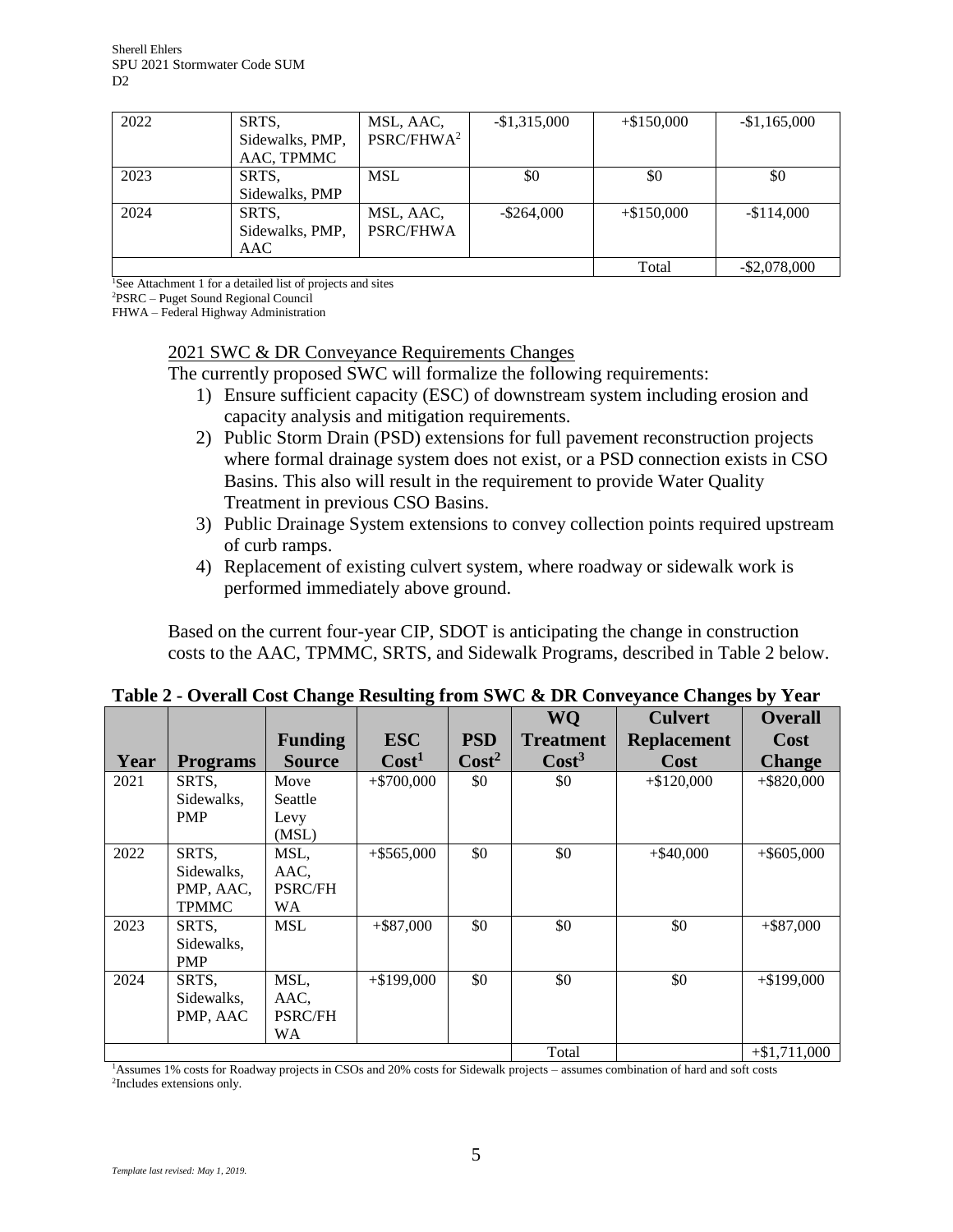### Overall Capital Project Anticipated Change

The overall goal of the Code and DR is to shift the priority of the work being done by SDOT for the purpose of stormwater benefit away from Flow Control and to conveyance improvements, and to balance the level of investments being made. Table 3 below presents the combination of the cost change anticipated as a result of the Code and the DR by year. Table 4 describes the overall cost change by program.

| Year | FC & OSM<br><b>Overall Cost</b><br><b>Change</b> | <b>Conveyance, Culvert</b><br><b>Replacement, and ESC</b><br><b>Overall Cost Change</b> | <b>Overall Cost Change</b> |
|------|--------------------------------------------------|-----------------------------------------------------------------------------------------|----------------------------|
| 2021 | $-$ \$799,000                                    | $+$ \$820,000                                                                           | $+ $21,000$                |
| 2022 | $-$1,165,000$                                    | $+$ \$605,000                                                                           | $-$ \$560,000              |
| 2023 | \$0                                              | $+$ \$87,000                                                                            | $+$ \$87,000               |
| 2024 | $-$114,000$                                      | $+ $199,000$                                                                            | $+$ \$85,000               |
|      |                                                  | Total                                                                                   | $-$ \$367,000              |

### **Table 3 - Overall Cost Change by Year**

#### **Table 4 - Overall Cost Change by Program**

|              | FC & OSM            | <b>Conveyance, Culvert</b>  |                            |
|--------------|---------------------|-----------------------------|----------------------------|
|              | <b>Overall Cost</b> | <b>Replacement, and ESC</b> |                            |
| Program      | <b>Change</b>       | <b>Overall Cost Change</b>  | <b>Overall Cost Change</b> |
| SRTS, PMP,   | $-$1,249,000$       | $+\$1,259,000$              | $+ $10,000$                |
| Sidewalks    |                     |                             |                            |
| <b>TPMMC</b> | $-$ \$945,000       | $+$ \$330,000               | $-$ \$615,000              |
| AAC          | $+ $116,000$        | $+\$122,000$                | $+$ \$238,000              |
|              |                     | Total                       | $-$ \$367,000              |

In summary, the Code is anticipated to decrease the construction cost of SDOT CIP projects by \$367,000. Largely, this minimal net cost impact is due to the Roosevelt High Capacity Transit project being vested under the 2016 SWC requirements and not the 2021 SWC, which would have required a significant investment for PSD extensions and Water Quality Treatment facilities to comply with the Ensure Sufficient Capacity requirement.

Further project-specific analysis is needed to confirm existing culvert replacements, ESC mitigation requirements, and PSD extensions as part of SRTS, Sidewalk, and PMP funded projects. In addition, street tree costs will be a function of available space, and actual costs will not be accurately estimated until 30% level of design can be reached.

# **Operations & Maintenance, and General Fund Cost Analysis**

### Increased Asset Maintenance

Trees will be added to the list of Onsite Stormwater Management (OSM) Best Management Practices (BMPs) for Sidewalk/Trail and Roadway projects for the 2021 SWC, and will include existing as well as newly planted trees. This change is anticipated to increase SDOT asset maintenance costs by requiring the maintenance of new and existing right-of-way (ROW) Street Trees to comply with Stormwater Code OSM requirements. When the 2021 SWC is applied to AAC maintenance projects proposed for construction between 2022 and 2025, an average of 50 new Street Trees would be planted each year, and an additional 100 existing Street Trees would be maintained and protected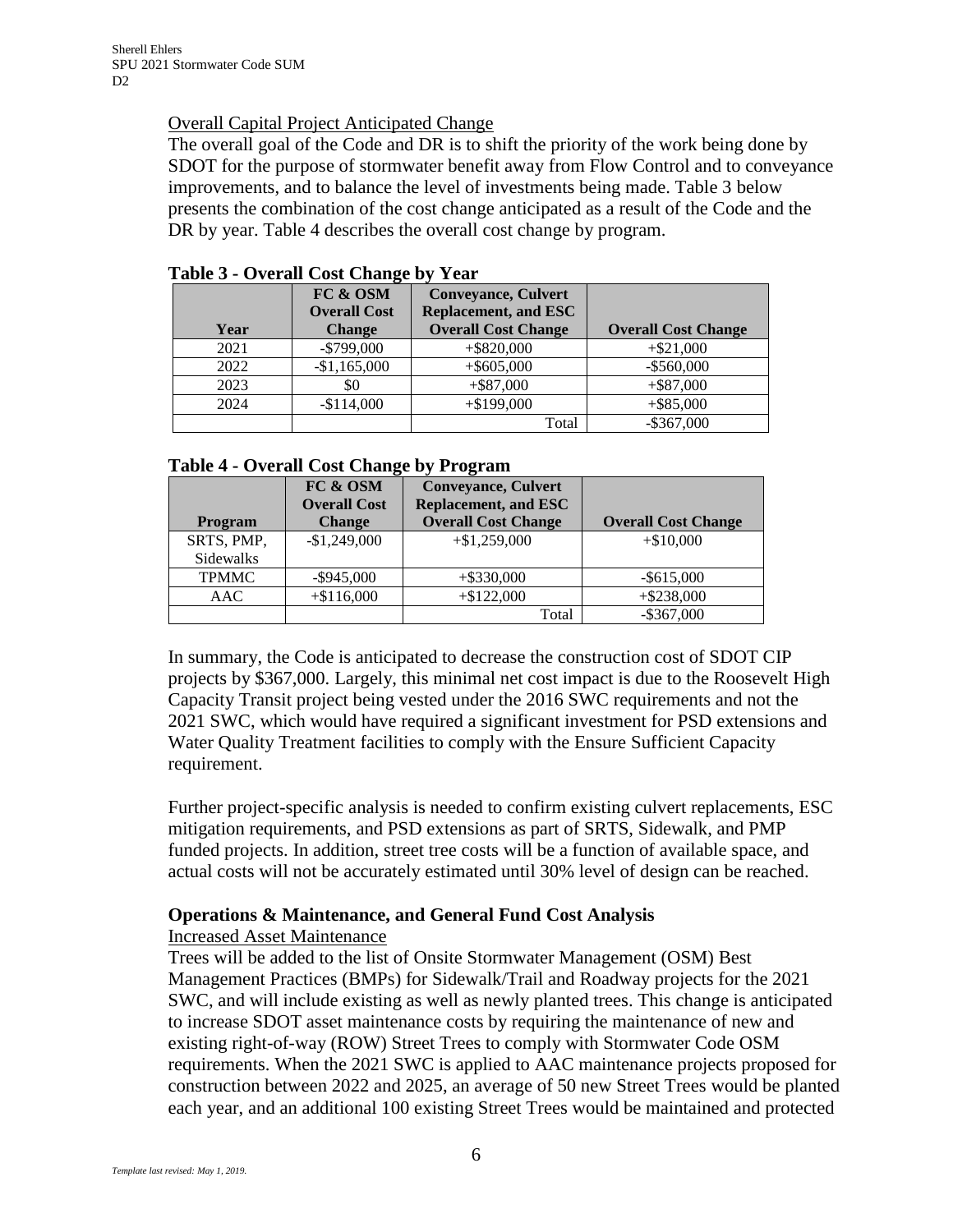each year. Because SDOT would be responsible for those Street Trees, this will increase SDOT's asset maintenance costs by an average of \$90,500 per year. With the maintenance workload increasing each year as the Street Trees are planted, additional staff could be needed to meet the increasing maintenance responsibilities.

#### **Internal Training**

Training for SDOT staff will be required in 2021 to implement the 2021 SWC Update. These trainings would be required for up to 334 staff across five SDOT divisions, including Capital Projects, Street Use, Project Development, Roadway Structures, Pavement Engineering/ROW Crew Construction, and ROW Maintenance/Urban Forestry. Funding may be needed to ensure SDOT staff adequately understands the Stormwater Code requirements.

### **Legal and Consent Decree Obligations**

The City of Seattle has an obligation under a consent decree implemented in the terms of *Reynoldson v. City of Seattle* to deliver Citizen Requested Curb Ramps (CSR). There is an established number of ramps that SDOT is committed to building each year, and there is currently a finite budget to accomplish this work.

Due to uncertainty regarding locations, extent of work, and existing drainage infrastructure, the impact of this legislation to the CSR program is not possible to determine. However, should project sites require additional substantial costs to meet the SWC requirements, additional funding will be needed.

### Note 4: Parks (SPR)

### *1. Future Capital (estimated 6-year capital impact: ~\$0.5M)*

As a result of the 2021 Stormwater Code Update, SPR may see cost increases on a wide variety of project types including: accessibility projects, play area renovations, construction of new facilities, pathways and sidewalks, athletic fields, park irrigation and drainage, dog off-leash areas, and beaches and shoreline structures (piers, floats, etc.).

These projects may be affected by the clarified definitions of "pollution-generating hard surface" in the 2021 Stormwater Code update to include permeable pavement subject to vehicular use and "pollution-generating impervious surface" to include maintenance access roads with a recurring use greater than one routine vehicle access per day. The revised definitions may have impact on SPR renovations and designs of parks. To adequately service solid waste receptacles and comfort stations, SPR grounds crew regularly drive on park sidewalks to maintain cleanliness in parks. Certain parks are undergoing renovation to become accessible and compliant with the American Disabilities Act, and the inclusion of these former sidewalks and trails into the calculations of hard and impervious surfaces may result in additional stormwater management required during renovation.

SPR will evaluate associated cost impacts on a project by project basis and endeavor to manage higher costs within existing capital appropriation to the extent possible. However, the amount per project is dependent on the type of capital improvement and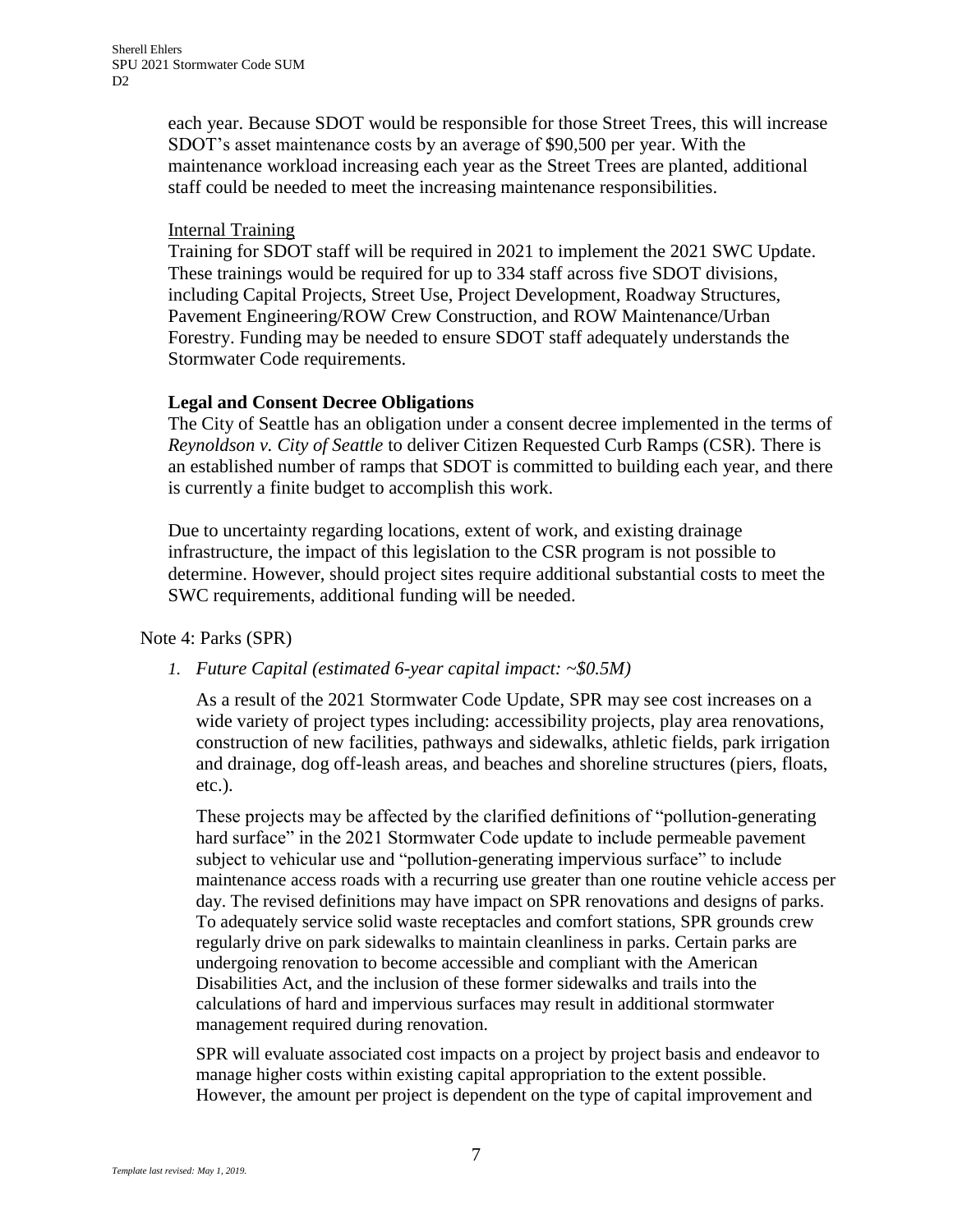actual costs will not be known until projects go into design. That said, SPR estimates that the 2021 Stormwater Code update may increase project costs by ~\$75,000, for a six year total estimated impact of approximately \$500,000. Depending on how the code updates ultimately impact capital projects, SPR may submit a funding request as part of a future budget process.

*2. Future Operation & Maintenance (estimated 6-year O&M impact: ~\$2.6M)*

As a result of the 2021 Stormwater Code Update, additional staff time will be needed to address new requirements in the code referencing Volume 4 on source control. At this time, there is not sufficient information to accurately project long-term costs. SPR is currently evaluating how to best meet any future staffing need and will, if deemed necessary, submit a funding request as part a future budget process. Examples of source control changes that may have ongoing budget impact include the following:

- Labelling storm drain inlets on SPR property: SPR estimates that there are approximately 1,000 storm drain inlets in paved areas that discharge to receiving waters without treatment on SPR property. SPR's infrastructure includes many types of drain covers, located throughout the parks. A high level estimate of this work is approximately \$170K assuming 1,000 storm drain inlets are labeled requiring 2 hours of staff time per drain or 2,000 hours with labels estimated at \$12 each.
- Goose waste management: The Department of Ecology has a new BMP for goose waste management. Goose waste will need to be shoveled or swept for pickup into the trash. It cannot be blown, swept or washed into waterways and the storm system. Goose waste is prevalent at several parks and this will increase the need for maintenance hours at several parks such as Lake Union Park, Gas Works, Green Lake, Matthews Beach, Seward Park and sites along Lake Washington Boulevard, the Fremont Canal, among others. A high level estimate of this additional work is approximately \$250K annually assuming about 10 parks with large geese populations needing an additional 10 hours of work per week per park or 5,200 hours a year.
- Dock washing: The Department of Ecology's new requirements for dock washing include scooping and sweeping debris from docks and not allowing debris to enter surface water. SPR has approximately 70 docks, piers and floats throughout the park system. A high level estimate of this additional work is about \$160K annually assuming additional maintenance of about 70 docks, piers, and floats needing an assumed 4 hours per month per structure, or about 3,360 hours per year.

Note 5: City Light (SCL)

Labelling storm drain inlets on Seattle City light property – Seattle City Light has 100 catch basins in the separated and combined systems around the MS4 which will require placarding in accordance with the new requirement. City Light has a variety of structure lids and unpaved areas which will require additional modifications to apply placards. We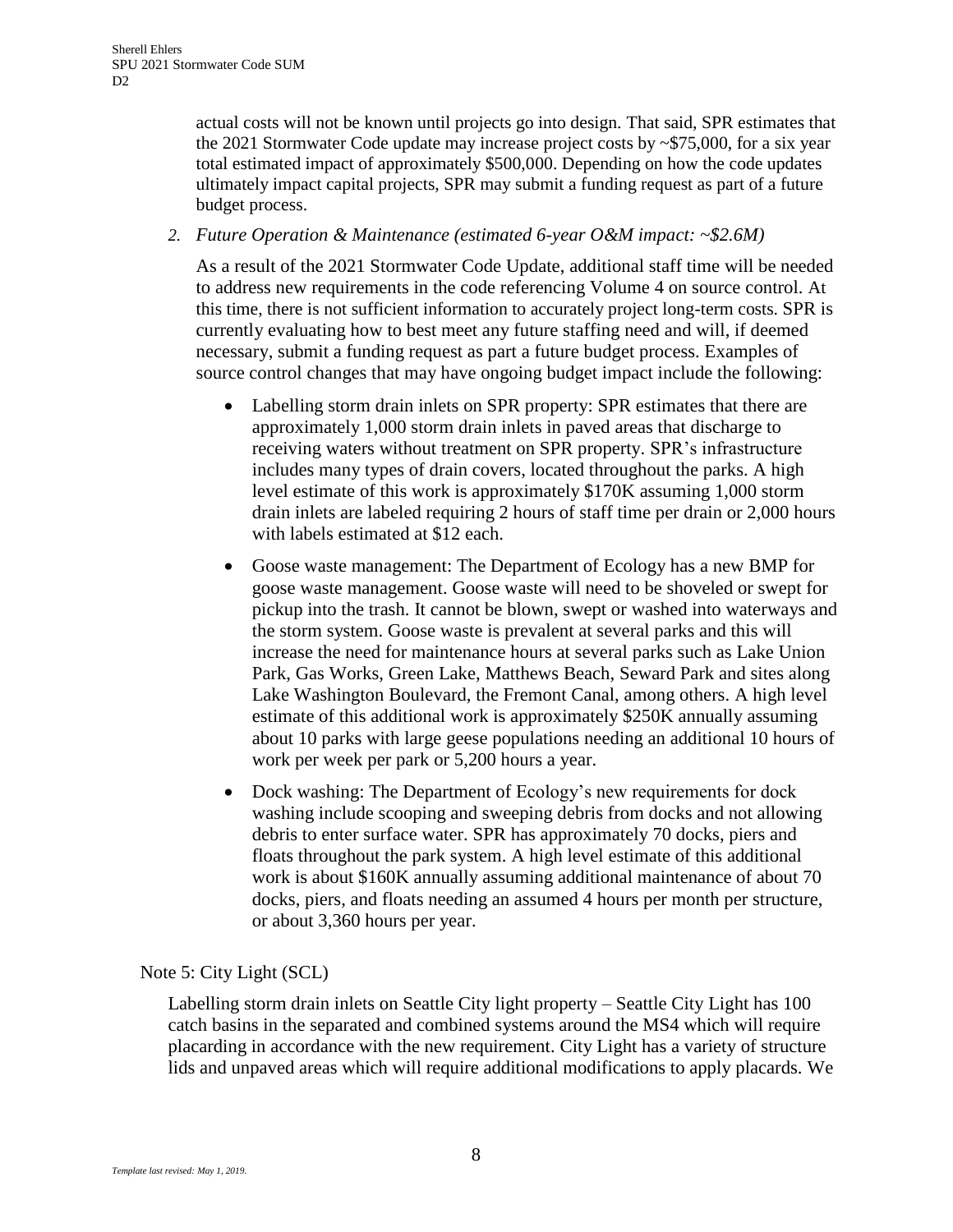anticipate \$1,500 in placard costs and \$16,000.00 (200 employee hours) to complete this requirement.

### Note 6: Finance and Administrative Services (FAS)

Labelling storm drain inlets on FAS property – FAS has approximately 150 catch basins in the separated and combined systems around the MS4. We anticipate \$2,000.00 in placard costs and \$25,000 (165 employee hours) to complete this requirement for total of \$27,000.

### **Is there financial cost or other impacts of** *not* **implementing the legislation?**

Yes. The possible cost implication of not implementing are primarily the risk of noncompliance with the City's MS4 Permit, based on the federal Clean Water Act and state law. Any person who violates the Clean Water Act is subject to maximum criminal penalties of \$25,000 per day, one year imprisonment, or both, for negligent violations and maximum criminal penalties of \$50,000 per day, or three years imprisonment, or both for knowing violations – with fines increased for repeat violations. Additionally, violating the City's MS4 Permit presents a risk of more than \$56,000 in civil penalties per violation, per day, enforceable via a third-party (citizen) lawsuit or EPA action under the Clean Water Act.

#### **3.a. Appropriations**

### **\_\_\_ This legislation adds, changes, or deletes appropriations.**

### **Appropriations Notes:**

Additional training for SPU, SDCI, SDOT, and Parks staff will be required in 2021 to prepare for the implementation of the 2021 Stormwater Code Update. It is unlikely that these departments will need additional appropriations in 2021. However, if additional appropriations are needed to prepare for the change in code, the affected department will bring forward a supplemental budget request prior to the end of 2021.

SDCI anticipates additional staffing requirements as a result of the code update. (See Summary notes under Summary of financial Implications above.) As part of the 2022 budget process, SDCI will request an additional \$338,583 in ongoing appropriations to fund a 1.0 FTE Civil Engineering Specialist (CES), Sr. (\$159,598) and a 1.0 FTE Site Development Inspector (\$143,985). The Site Development Inspector will require a vehicle (\$35,000). As required under the SDCI-SPU SLA, SPU will reimburse SDCI for the portion of the work carried out by the new staff related to side sewer permitting and authorized overhead activities.

### **3.b. Revenues/Reimbursements**

### **\_\_\_ This legislation adds, changes, or deletes revenues or reimbursements.**

### **Revenue/Reimbursement Notes:**

This legislation does not revise budgeted revenue. As a result of the stormwater code update, SDCI anticipates increased hours spent on site inspections for side sewer permits (see Appropriations notes above). The payments by permit applicants are transferred to SPU as side sewer permitting revenues.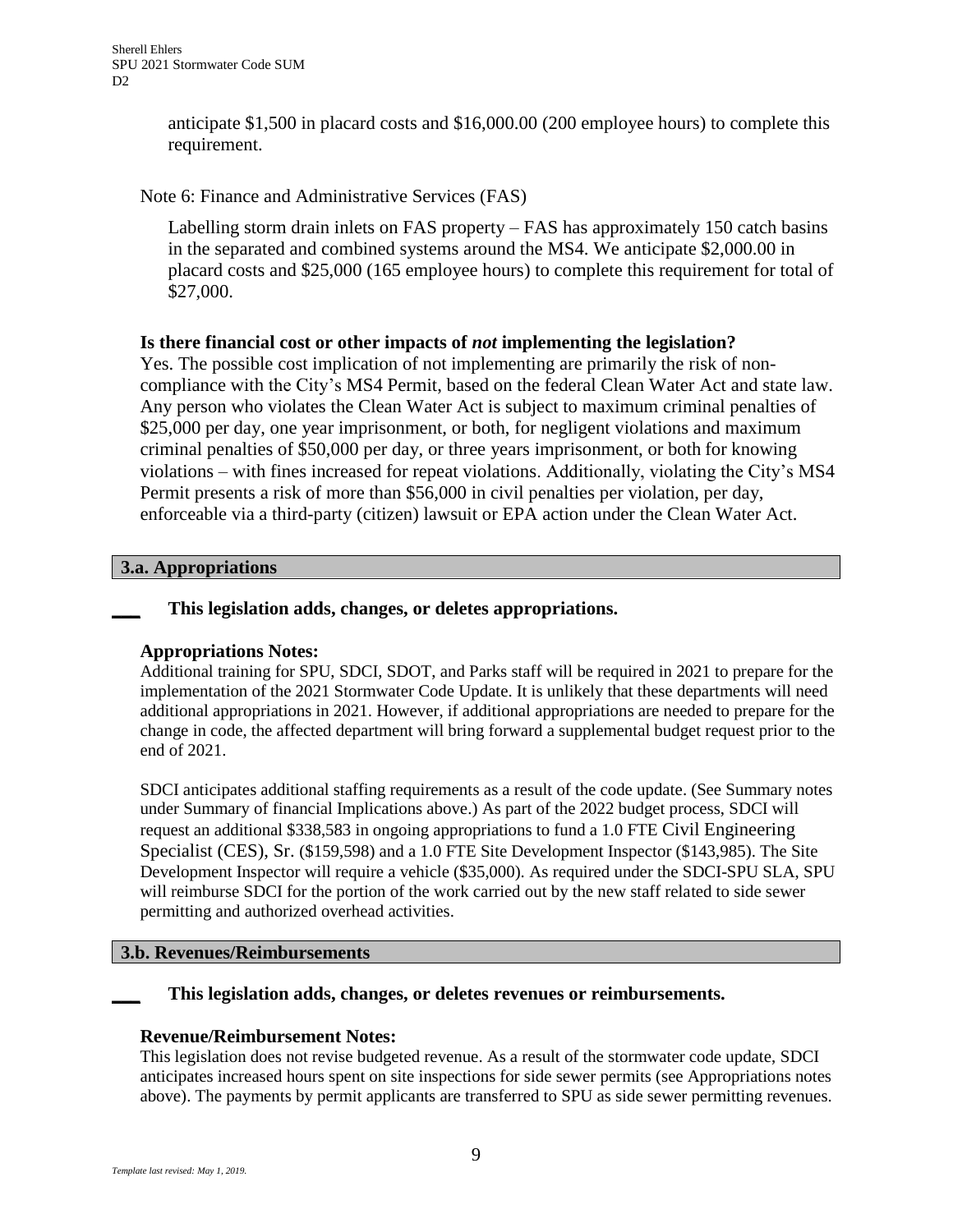Any projected revisions to 2021 SPU endorsed revenues due to these increased site inspection charges will be addressed through the budget process. As part of the 2022 budget process, SPU may request up to an additional \$179,000 (N000 General Expense) to fund this additional work.

### **3.c. Positions**

#### **Position Notes:**

This legislation does not authorize the addition of positions. The proposed 2021 Stormwater Code Update will not result in any increase to SPU positions. SDCI anticipates position requests related to the code update for 1 additional FTE CES, Sr. and 1 additional FTE SDCI Site Development Inspector as further described in the notes to the Appropriations section of this Fiscal Note. These positions will be requested during the 2022 budget process.

### **4. OTHER IMPLICATIONS**

**a. Does this legislation affect any departments besides the originating department?** Yes. The primary departments that will be impacted by this legislation include SPU, SDCI, SDOT, Parks, SCL, and FAS. This legislation applies city-wide and includes revisions to minimum requirements related to flow control, on-site stormwater management, and development projects. The effect of this legislation on other departments will vary to the degree departments engage in ongoing activities to which source control measures apply, or to the degree that each department is involved in capital projects.

# **b. Is a public hearing required for this legislation?**

Yes.

Below is a summary of the public engagement activities conducted in developing this Stormwater Code Update.

| Date                   | <b>Meeting or Listserv Announcement</b>                                                                                      |
|------------------------|------------------------------------------------------------------------------------------------------------------------------|
| <b>October 3, 2019</b> | <b>External Code and Manual Users Early Input Stakeholder</b><br><b>Meeting</b>                                              |
| March 2, 2020          | SDCI Stormwater Code Listserv: "Updating the City's Stormwater<br>Regulations"                                               |
| March 3, 2020          | SDCI Building Connections Newsletter: "Updated Seattle Stormwater Code<br>Regulations"                                       |
| March 9, 2020          | DSO Subscribers Listserv: "Updating the City's Stormwater Regulations"                                                       |
| April 1, 2020          | SDCI Building Connections Newsletter: "Updating the City's Stormwater<br>Regulations"                                        |
| April 1, 2020          | SDCI Stormwater Code Listserv: "Updating the City's Stormwater<br>Regulations – Public Comment Period Now Open               |
| April 1, 2020          | DSO Listserv: "Updating the City's Stormwater Regulations – Public<br>Comment Period Now Live"                               |
| April 16, 2020         | SDCI Listerv: "Updating the City's Stormwater Regulations - Public<br>Presentation Updates - Public Comment Period Now Open" |
| April 27, 2020         | SDCI Listserv: "Updating the City's Stormwater Regulations - Online Public<br>Presentation this Wed. April 29!"              |

# **Public Engagement on Stormwater Code Update Process**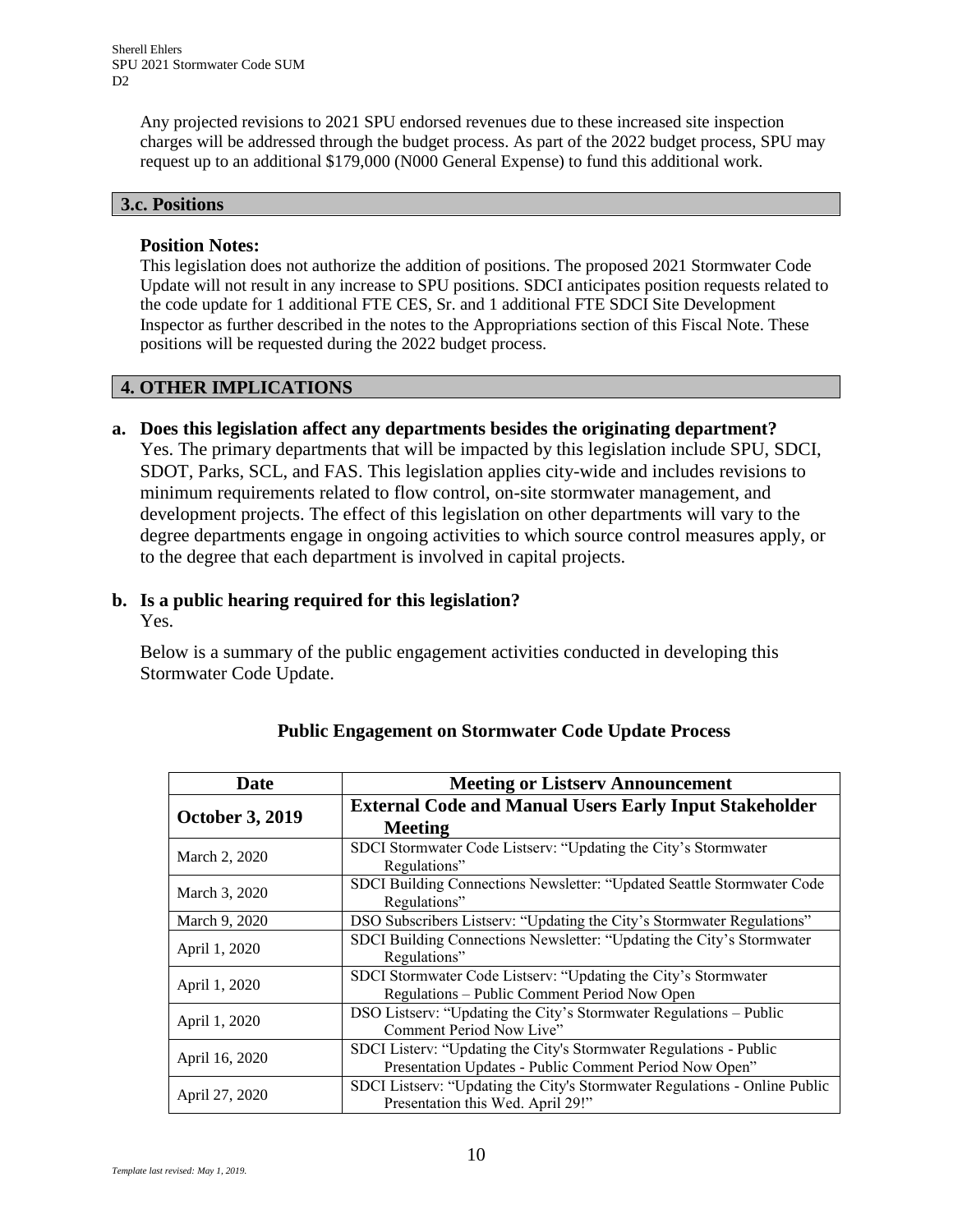| <b>Date</b>              | <b>Meeting or Listserv Announcement</b>                                                                                  |
|--------------------------|--------------------------------------------------------------------------------------------------------------------------|
|                          | <b>Public Meeting: Stormwater Code &amp; Manual Updates</b>                                                              |
| <b>April 29, 2020</b>    | (Virtual)                                                                                                                |
| May 4, 2020              | SDCI Listserv: "Updating the City's Stormwater Regulations - Online Public                                               |
|                          | Presentation this Wed. May 6!"                                                                                           |
|                          | <b>Public Meeting: Stormwater Code &amp; Manual Updates</b>                                                              |
| <b>May 6, 2020</b>       | (Virtual)                                                                                                                |
| May 13, 2020             | SDCI Listserv: "Updating the City's Stormwater Regulations - Phase 1                                                     |
|                          | Public Comment Period Ending May 16                                                                                      |
| June 9, 2020             | SDCI Building Connections Newsletter: "What's Happening with the                                                         |
|                          | Stormwater Code Update?"                                                                                                 |
| June 17, 2020            | <b>Master Builders Association Permitting Meeting</b>                                                                    |
| September 1, 2020        | Master Builders Association Permitting Meeting                                                                           |
| September 30, 2020       | SDCI Building Connections Newsletter: "What's Happening with the<br>Stormwater Code Update?"                             |
| October 5, 2020          | DSO Listserv: "What's Happening with the Stormwater Code Update"                                                         |
| October 21, 2020         | <b>Master Builders Association Permitting Meeting</b>                                                                    |
| November 2, 2020         | SDCI Building Connections Newsletter: "Stormwater Code Update - Public<br>Review Period Open / Upcoming Public Meetings" |
| November 2, 2020         | SDCI Listserv: "Announcement of the draft 2021 stormwater code public<br>review period and upcoming public meeting."     |
|                          | DSO Listserv: "Stormwater Code Update - Public Review Period                                                             |
| November 2, 2020         | Open/Upcoming Public Meetings"                                                                                           |
| November 10, 2020        | SDCI Listserv: "Stormwater Code Update - Public Meeting Reminder -                                                       |
|                          | Thursday, November 12 at 3:15 p.m."                                                                                      |
| November 10, 2020        | DSO Listserv: "Stormwater Code Update - Public Meeting Reminder - This<br>Thursday, November 12th at 3:15"               |
| <b>November 12, 2020</b> | <b>Public Meeting: Stormwater Code (Virtual)</b>                                                                         |
|                          | SDCI List Serv: "Stormwater Code Updates - The Public Review Period                                                      |
| November 18, 2020        | Ends Friday, November 20"                                                                                                |
| November 18, 2020        | Master Builders Association Permitting Meeting                                                                           |
| December 10, 2020        | SDCI List Serv: "Stormwater Code Update - SEPA Checklist, Determination                                                  |
|                          | of Non-Significance and Comment Period"                                                                                  |
| December 10, 2020        | DSO List Serv: "Final Public Review Period for Draft Stormwater<br>Code/Manual Starting Today"                           |
| December 20, 2020        | <b>Master Builders Association Permitting Meeting</b>                                                                    |
| January 5, 2021          | SDCI Building Connections Newsletter: "Customer Alert - Final Public                                                     |
|                          | Review Period for Draft Stormwater Code/Manual Approaching"                                                              |
| January 6, 2021          | SDCI List Serv: "Stormwater Code Update - The Draft 2021 Stormwater                                                      |
|                          | Code and Manual will be posted soon for the Final Public                                                                 |
|                          | Review/Comment Period"<br>DSO List Serv: "Final Public Review Period for Draft Stormwater                                |
| January 6, 2021          | Code/Manual Approaching"                                                                                                 |
|                          | SDCI List Serv: "Stormwater Cope Update - The Draft 2021 Stormwater                                                      |
| January 11, 2021         | Code and Manual has been posted for the Final Public                                                                     |
|                          | Review/Comment Period"                                                                                                   |
| January 11, 2021         | DSO List Serv: "Final Public Review Period for Draft Stormwater                                                          |
|                          | Code/Manual Starting Today"                                                                                              |
| January 20, 2021         | Master Builders Association Permitting Meeting                                                                           |
| January 27, 2021         | SDCI List Serv: "Stormwater Code Update - Public Meeting Reminder"                                                       |